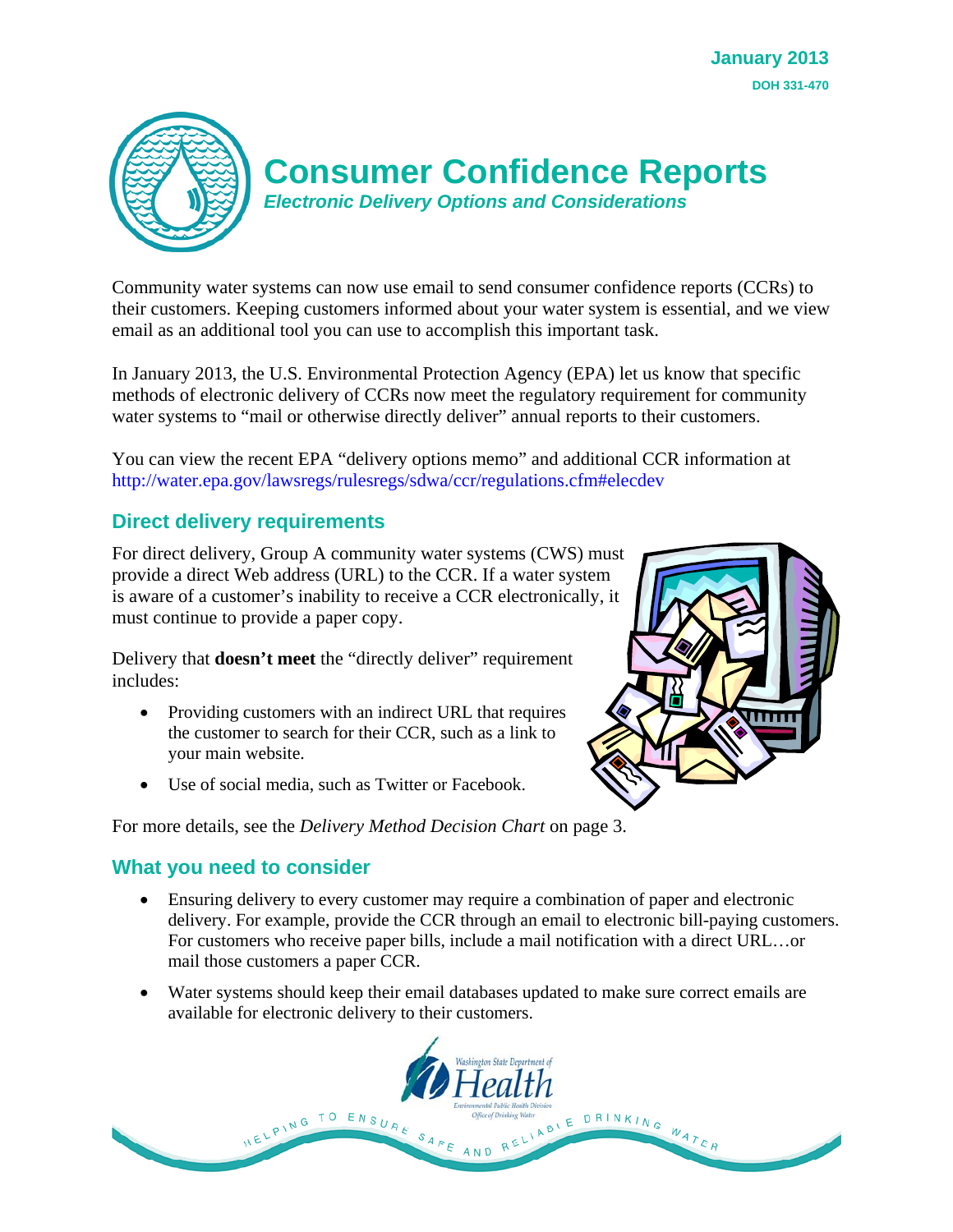- Keep a record of your customer's delivery preference for future CCR deliveries.
- Before providing electronic delivery of CCRs to customers, you may want to notify them of the CCR delivery change.

# **Additional CCR Rule Elements**

To make sure all customers know about the quality of their drinking water, the CCR rule requires water systems to make a **"good faith effort"** to reach consumers who don't receive a water bill. A good faith effort to reach consumers should include a mix of appropriate methods, such as posting on the Internet, mailing to postal patrons in metropolitan areas, advertising the availability of the report in the news media, and posting in public places.



Communities with a large portion of non-English speaking residents must provide a CCR that contains information in their languages about the importance of the report. When providing electronic delivery, water systems should consider adding translated statements to their electronic delivery methods, including emails and websites.

You don't have to translate the entire CCR. The message can be as simple as "This report contains important information about your drinking water. Have

someone translate it for you, or speak with someone who understands it." This message has been translated into 27 languages and is available on our website at [http://www.doh.wa.gov/CommunityandEnvironment/DrinkingWater/DrinkingWaterEmergencies/](http://www.doh.wa.gov/CommunityandEnvironment/DrinkingWater/DrinkingWaterEmergencies/PublicNotification/TranslationsforPublicNotification.aspx)

PublicNotification/TranslationsforPublicNotification.aspx

Report content requirements have not changed. Basic requirements for your CCR include the following items:

- Public water system information
- Source information
- Required statements
- Definition of terms
- Detected contaminants in finished water
- Compliance with drinking water regulations
- Required educational information

You can find more information about Consumer Confidence Reports on our website at [http://www.doh.wa.gov/CommunityandEnvironment/DrinkingWater/RegulationandCompliance/](http://www.doh.wa.gov/CommunityandEnvironment/DrinkingWater/RegulationandCompliance/CCRReports.aspx) CCRReports.aspx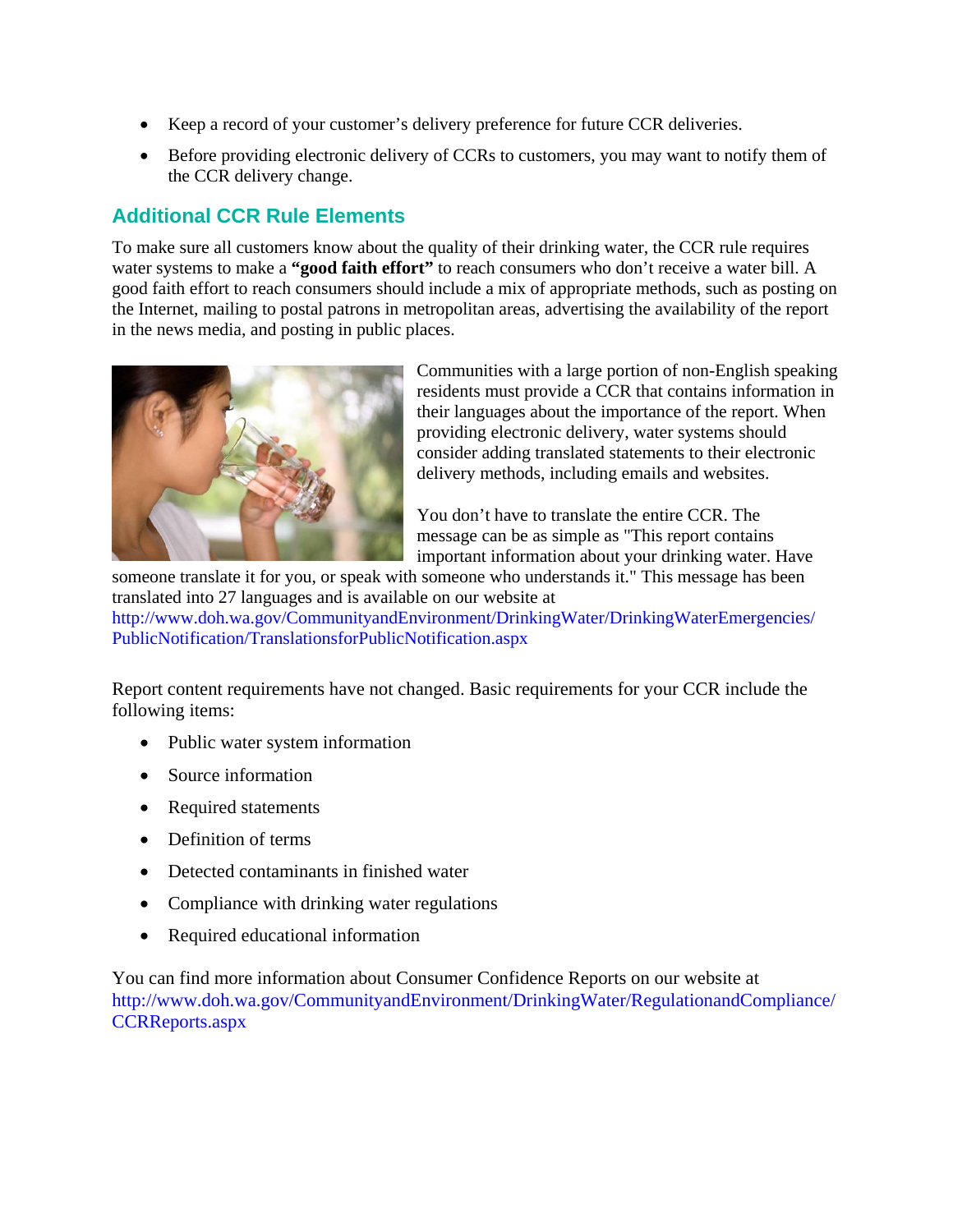# **Delivery Method Decision Chart**

|                                                                       | <b>CCR DELIVERY METHODS</b> |               |               |               |               |
|-----------------------------------------------------------------------|-----------------------------|---------------|---------------|---------------|---------------|
|                                                                       |                             | $Mail -$      |               |               |               |
|                                                                       |                             | notification  |               |               | $Email - CCR$ |
|                                                                       |                             | that CCR is   | $Email -$     | $Email - CCR$ | sent as an    |
|                                                                       | Mail $-$ paper              | available via | direct URL to | sent as an    | embedded      |
| Advantages*                                                           | copy                        | direct URL    | <b>CCR</b>    | attachment    | image         |
| Customers may have access to more information beyond what is          |                             |               |               |               |               |
| required in the CCR because they are already on the Internet.         |                             |               |               |               |               |
| Community water system (CWS) doesn't have to invest in new            |                             |               |               |               |               |
| software, additional staff training or other new logistical needs for |                             |               |               |               |               |
| delivery.                                                             |                             |               |               |               |               |
| CWS has potential printing and mailing cost savings.                  |                             |               |               |               |               |
| CWS with e-billing system can use existing database and other         |                             |               |               |               |               |
| resources.                                                            |                             |               |               |               |               |
| Customer can view or receive CCR with limited or no Internet          |                             |               |               |               |               |
| access.                                                               |                             |               |               |               |               |
| Customer expects the CCR to be delivered by this method, based        |                             |               |               |               |               |
| on CCR delivery history.                                              |                             |               |               |               |               |
| Customer doesn't have to share a personal email account.              |                             |               |               |               |               |
| CCR is directly available and customer doesn't have to take a         |                             |               |               |               |               |
| second step to view (e.g., go to website or click link).              |                             |               |               |               |               |
| Method consumes less of limited natural resources, including          |                             |               |               |               |               |
| paper for production.                                                 |                             |               |               |               |               |
| CWS may be able to use the same method to reach bill-paying and       |                             |               |               |               |               |
| non-bill-paying customers.                                            |                             |               |               |               |               |
| Method assured to reach customer because it uses a reliable postal    |                             |               |               |               |               |
| address.                                                              |                             |               |               |               |               |
| Use email addresses for e-bill customers to deliver CCR (reduction    |                             |               |               |               |               |
| of inaccurate emails).                                                |                             |               |               |               |               |

|                                                                                                                                      | <b>CCR DELIVERY METHODS</b> |                                                                        |                                   |                                           |                                                  |
|--------------------------------------------------------------------------------------------------------------------------------------|-----------------------------|------------------------------------------------------------------------|-----------------------------------|-------------------------------------------|--------------------------------------------------|
| Limitations*                                                                                                                         | $Mail - paper$<br>copy      | $Mail -$<br>notification<br>that CCR is<br>available via<br>direct URL | $Email -$<br>direct URL<br>to CCR | $Email - CCR$<br>sent as an<br>attachment | $Email - CCR$<br>sent as an<br>embedded<br>image |
| Community water system (CWS) must dedicate staff to manage                                                                           |                             |                                                                        |                                   |                                           |                                                  |
| more than one delivery method, including collecting and updating                                                                     |                             |                                                                        |                                   |                                           |                                                  |
| email addresses.                                                                                                                     |                             |                                                                        |                                   |                                           |                                                  |
| CWS may have to invest in new software and train staff.                                                                              |                             |                                                                        |                                   |                                           |                                                  |
| CWS incurs printing and mailing costs.                                                                                               |                             |                                                                        |                                   |                                           |                                                  |
| CWS needs Internet access and adequate bandwidth to distribute<br>large numbers of emails at once.                                   |                             |                                                                        |                                   |                                           |                                                  |
| Customer may not receive CCR by email due to lack of software<br>compatibility, spam filtering, firewalls, or file size limitations. |                             |                                                                        |                                   |                                           |                                                  |
| Customer may be reluctant to download an attachment or<br>click/visit a URL to an unfamiliar website.                                |                             |                                                                        |                                   |                                           |                                                  |
| Customer may be reluctant to open email from an unfamiliar<br>email address.                                                         |                             |                                                                        |                                   |                                           |                                                  |
| Customer may be reluctant to share personal email address.                                                                           |                             |                                                                        |                                   |                                           |                                                  |
| Responsibility of customer to take the next step to view the CCR<br>(e.g., access website, click URL, or download attachment).       |                             |                                                                        |                                   |                                           |                                                  |
| Customer needs Internet access to view or receive CCR.                                                                               |                             |                                                                        |                                   |                                           |                                                  |
| Method consumes natural resources, including paper for<br>production.                                                                |                             |                                                                        |                                   |                                           |                                                  |
| Method uses email addresses, which are less reliable than postal<br>addresses (unless part of e-billing system).                     |                             |                                                                        |                                   |                                           |                                                  |

\*Advantages and limitations are not in any ranked order.